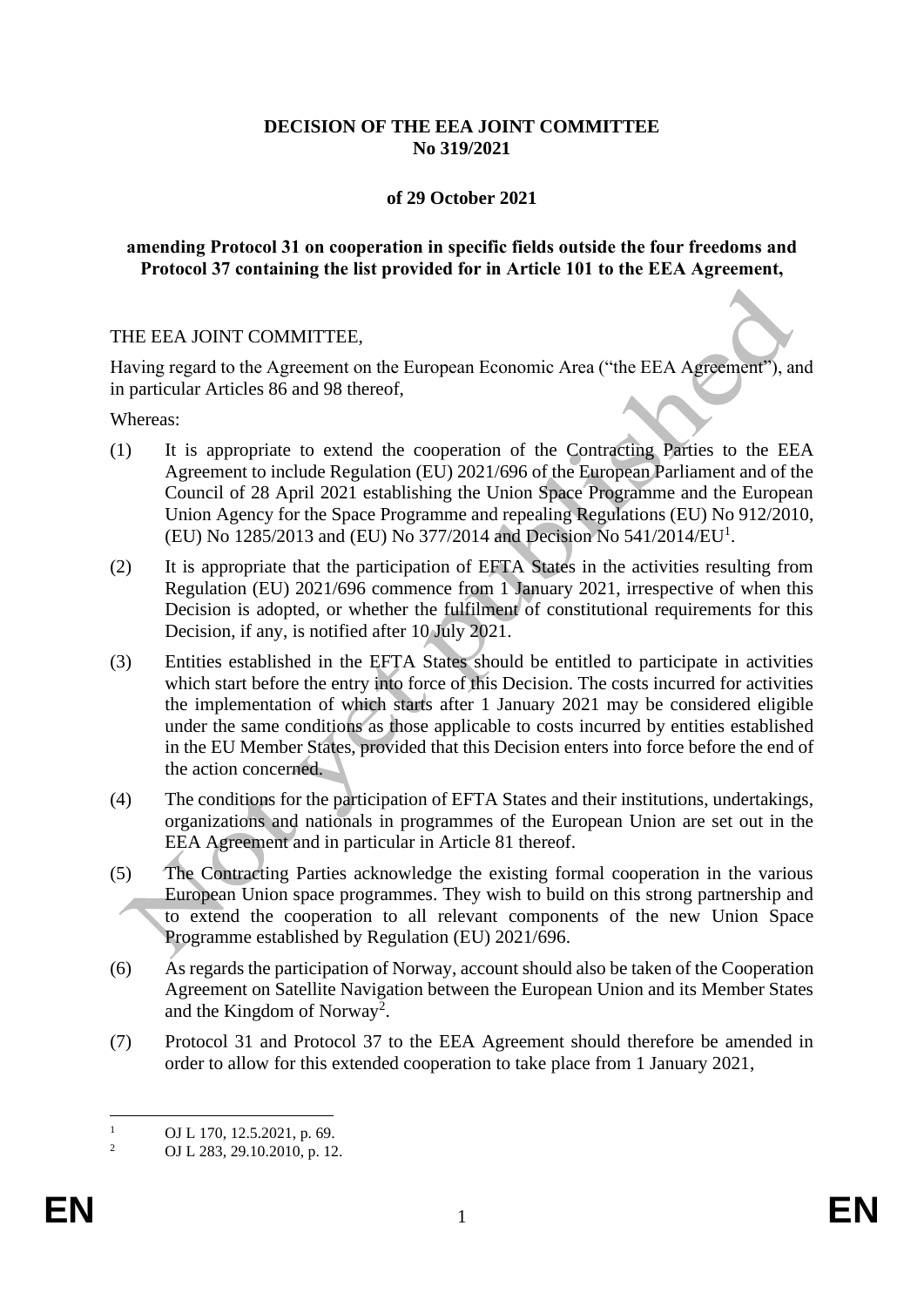#### HAS ADOPTED THIS DECISION:

## *Article 1*

The following is inserted after paragraph 8d of Article 1 of Protocol 31 to the EEA Agreement:

- '8e. (a) The EFTA States shall, as from 1 January 2021, participate in the activities which may result from the following Union act and in the European Union Agency for the Space Programme, hereafter referred to as the 'Agency', with the exception of the Governmental Satellite Communication (GOVSATCOM) and space situational awareness (SSA) space surveillance and tracking (SST) activities, as set up by the following Union act:
	- **- 32021 R 0696**: Regulation (EU) 2021/696 of the European Parliament and of the Council of 28 April 2021 establishing the Union Space Programme and the European Union Agency for the Space Programme and repealing Regulations (EU) No 912/2010, (EU) No 1285/2013 and (EU) No 377/2014 and Decision No 541/2014/EU (OJ L 170, 12.5.2021, p. 69).
	- (b) The EFTA States shall contribute financially to the activities referred to under (a) in accordance with Article 82(1)(a) of and Protocol 32 to the Agreement.
	- (c) The financial contribution referred to under (b) shall also cover the cost of the inclusion of the EFTA States in the European Geostationary Navigation Overlay Service (EGNOS) mission and the extension of the EGNOS services coverage to the territories of the participating EFTA States. Such coverage extension shall be subject to technical feasibility and shall not delay the extension of the geographical coverage of the EGNOS system throughout the EU Member States' territories geographically located in Europe.
	- (d) The costs incurred for activities the implementation of which starts after 1 January 2021 may be considered eligible as from the starting date of the action fixed in the grant agreement or the grаnt decision concerned, under the conditions set out therein, provided that Decision of the EEA Joint Committee No 319/2021 of 29 October 2021 enters into force before the end of the action.
	- (e) The eligible EFTA States shall participate fully, without the right to vote, in the Administrative Board of the Agency.
	- (f) The eligible EFTA States shall participate, without the right to vote, in the Security Accreditation Board of the Agency, for relevant parts of the programme, and their participation shall be restricted in compliance with the need-to-know policy established by the programme.
	- (g) The Agency shall have legal personality. It shall enjoy in all the States of the Contracting Parties the most extensive legal capacity accorded to legal persons under their laws.
	- (h) The EFTA States shall grant privileges and immunities to the Agency and its staff equivalent to those contained in the Protocol on Privileges and Immunities of the European Union.
	- (i) By way of derogation from Articles  $12(2)(a)$  and  $82(3)(a)$  of the Conditions of Employment of Other Servants of the European Union, nationals of the EFTA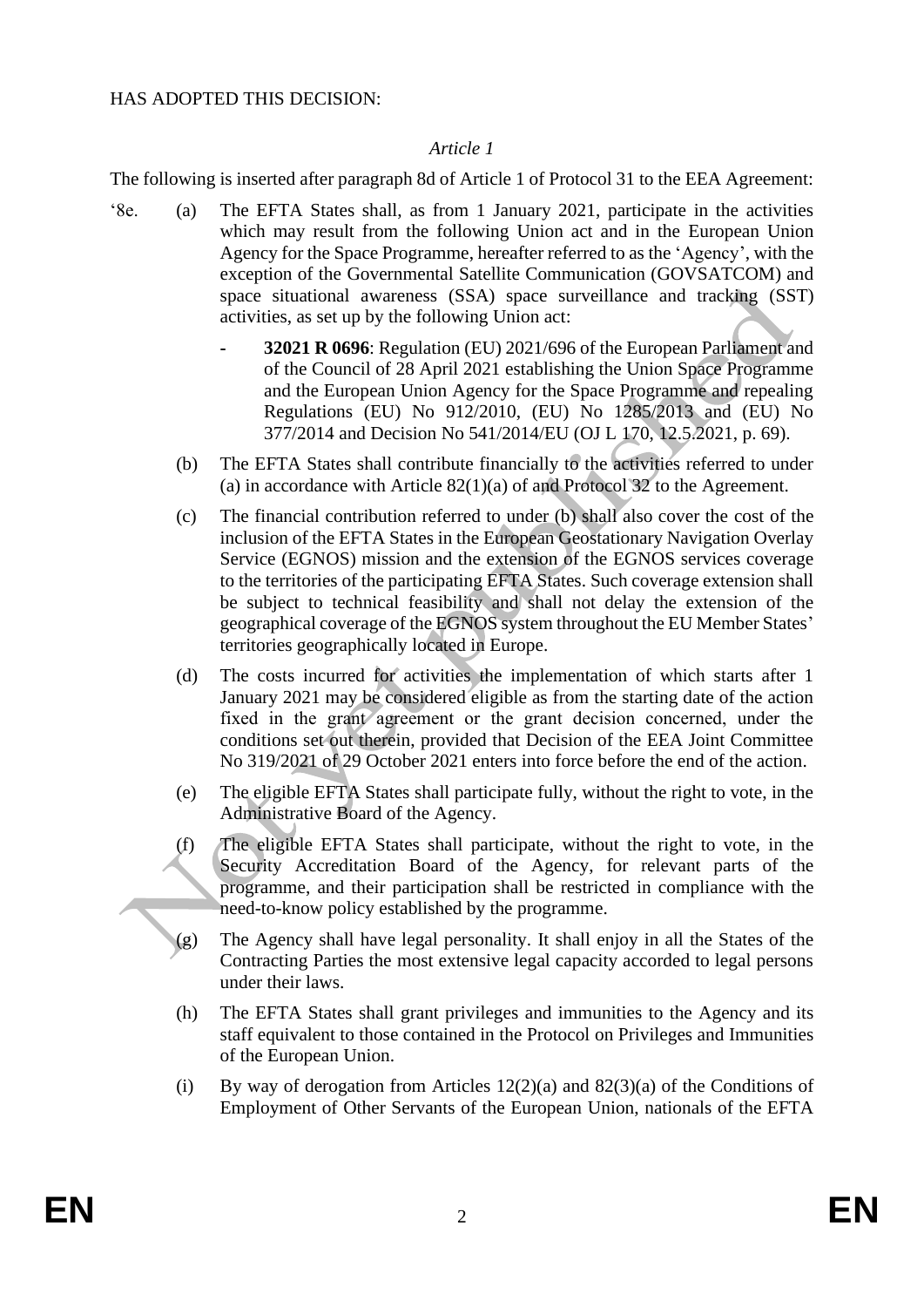States enjoying their full rights as citizens may be engaged under contract by the Executive Director of the Agency.

- (j) By way of derogation from Articles  $12(2)(e)$ ,  $82(3)(e)$  and  $85(3)$  of the Conditions of Employment of Other Servants of the European Union, the languages referred to in Article 129(1) of the Agreement shall be considered by the Agency, in respect of its staff, as languages of the Union referred to in Article 55(1) of the Treaty on European Union.
- (k) By virtue of Article 79(3) of the Agreement, Part VII (Institutional Provisions) of the Agreement, with the exception of Sections 1 and 2 of Chapter 3, shall apply to this paragraph.
- (l) Regulation (EC) No 1049/2001 of the European Parliament and of the Council of 30 May 2001 regarding public access to European Parliament, Council and Commission documents shall, for the application of Regulation (EU) 2021/696, apply to any documents of the Agency regarding the EFTA States as well.
- (m) The eligible EFTA States shall participate fully, without the right to vote, in the Union committees which assist the European Commission in the management, development and implementation of the Galileo, EGNOS and Copernicus components and SSA space weather events (SWE) and SSA near-Earth objects (NEO) sub-components of the activities referred to under (a).

The participation in the security configuration of those committees shall be restricted in compliance with the need-to-know policy established by the programme.

- (n) Liechtenstein shall be exempted from the participation in, and the financial contribution to, this programme.
- (o) Iceland shall participate in, and financially contribute to, the following activities of the programme: EGNOS, Copernicus, and the SSA SWE and NEO subcomponents.'

#### *Article 2*

Protocol 37 to the EEA Agreement shall be amended as follows:

- 1. The texts of points 36 and 37 are deleted;
- 2. the following points are added:
	- '44. The Security Accreditation Board of the European Union Agency for the Space Programme (Regulation (EU) 2021/696 of the European Parliament and of the Council).
	- 45. The Administrative Board of the European Union Agency for the Space Programme (Regulation (EU) 2021/696 of the European Parliament and of the Council).'.